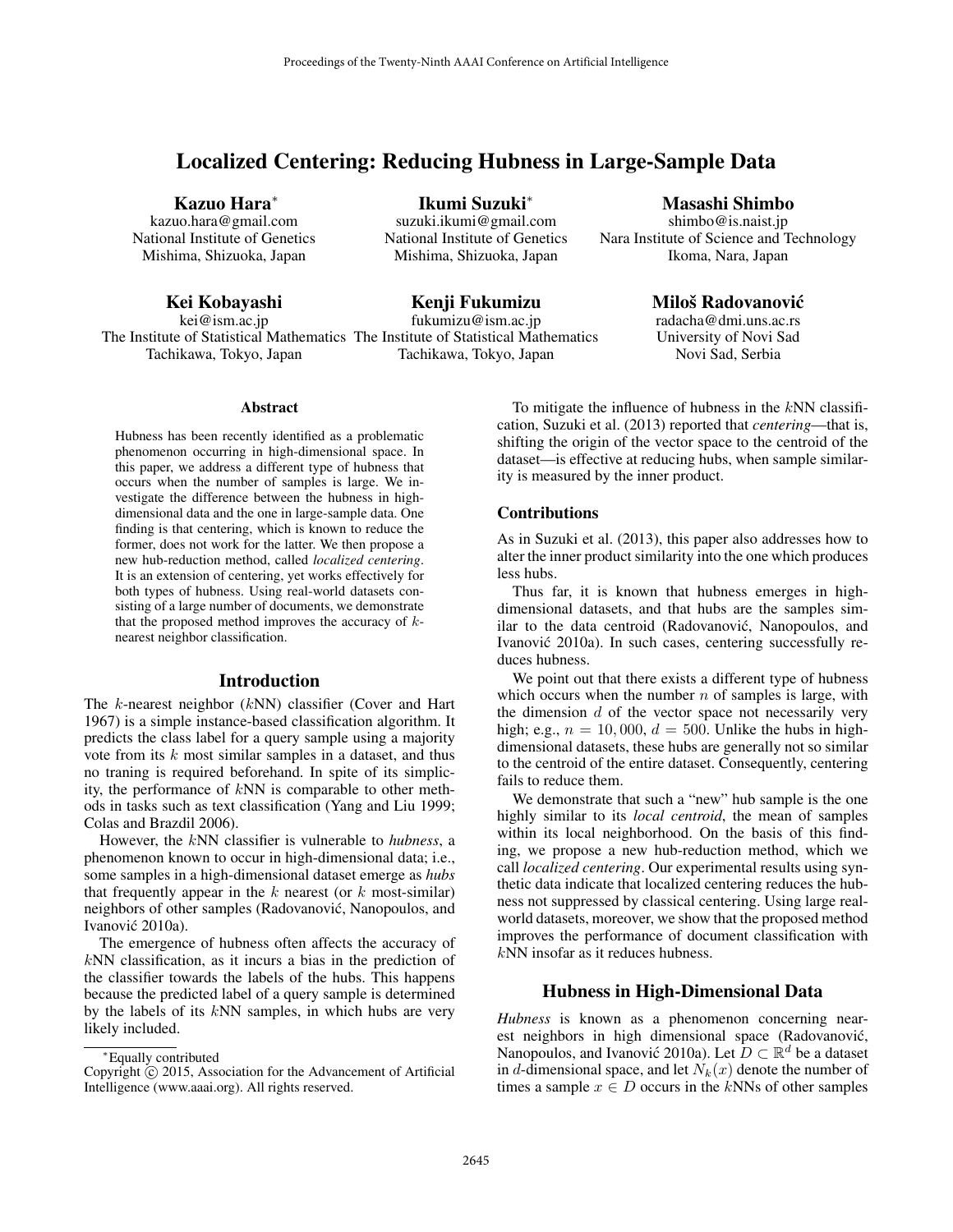

Figure 1: Hubness in high-dimensional data  $(d = 4000)$ : The  $N_{10}$  distribution (a) before centring, and (b) after centering; (c) scatter plot of samples with respect to the  $N_{10}$ value and the similarity to the data centroid (before centering).



Figure 2: Hubness in large-sample data ( $|D| = 10,000$ ): The  $N_{10}$  distribution (a) before centering, and (b) after centering; (c) scatter plot of samples with respect to the  $N_{10}$ value and the similarity to the data centroid (before centering).

in  $D$  under some similarity measure. As the dimension  $d$  increases, the shape of the distribution for  $N_k$  changes such that it has a longer right tail, with a small number of samples taking unexpectedly large  $N_k$  values. Such samples are called *hubs*, and this phenomenon (or the extent to which a sample is a hub) is called *hubness*.

Here we demonstrate the emergence of hubness using synthetic data. To simulate a document collection represented as "bag-of-words" vectors, we generate a set D of sparse d-dimensional vectors holding non-negative elements. Let  $n = |D|$  be the number of samples to generate. Initially, all  $n$  vectors in  $D$  are null. For each dimension  $i = 1, \dots, d$ , a real number is drawn from the *LogNormal*(5, 1) distribution. Let  $n_i$  be its rounded integer. We make exactly  $n_i$  items hold a non-zero value in the *i*th component, by choosing  $n_i$  vectors from  $D$  uniformly at random, and replacing their ith component with a random number drawn uniformly from [0, 1]. Finally all sample vectors are normalized to unit length.

We use the inner product as the measure of similarity. Since all sample vectors have unit length, the sample similarity is equivalent to cosine. Note however that for vectors not belonging to  $D$ , the similarity (i.e., inner product) is not necessarily equivalent to cosine. This also applies to the centroid (i.e., the sample mean) of  $D$ , which may not have a unit length even if all samples in D do.

Figure 1(a) shows the distribution of  $N_{10}$  (i.e.,  $N_k$  with  $k = 10$ ) for  $n = 2000$  samples in high-dimensional space

 $(d = 4000)$ . In the figure, we can observe the presence of *hubs*, i.e., samples with an extremely large  $N_{10}$  value.

Following Radovanović, Nanopoulos, and Ivanović (2010a), we evaluate the degree of hubness by the skewness of the  $N_k$  distribution,  $S_{N_k} = \mathbb{E}[(N_k - \mu_{N_k})^3]/\sigma_{N_k}^3$ , where  $\mathbb{E}[\cdot]$  is the expectation operator, and  $\mu_{N_k}$  and  $\sigma_{N_k}$  are the mean and the standard deviation of the  $N_k$  distribution, respectively. Skewness is a standard measure for the degree of symmetry of the distributions. Its value is zero for a symmetric distribution like Gaussian, and it takes a positive or negative value for distributions with a long right or left tail. In particular, a large (positive)  $S_{N_k}$  indicates strong hubness in a dataset. Indeed,  $S_{N_k}$  is 4.45 in this synthetic dataset (Figure 1(a)).

Figure 1(c) gives the scatter plot of samples with respect to the  $N_{10}$  value and the similarity to the data centroid. As the figure shows, a strong correlation exists between them. Thus for this high-dimensional dataset, the samples similar to the centroid are making hubs. See Radovanović, Nanopoulos, and Ivanović (2010a) for more examples.

#### Centering as a Hubness Reduction Method

*Centering* is a transformation that involves shifting the origin of the feature space to the data centroid  $c =$  $(1/|D|)\sum_{x\in D} x$ . It is a classic technique for removing observation bias in the data, but only recently has it been identified as a method for reducing hubness (Suzuki et al. 2013).

An important property of centering is that it makes the inner product between a sample and the centroid  $c$  uniform (actually zero). To see this, consider the similarity of a sample  $x \in D$  to a given query  $q \in \mathbb{R}^d$ , given by their inner product:

$$
\mathbf{Sim}(x; q) \equiv \langle x, q \rangle.
$$

After centering, the similarity is changed to

$$
\mathbf{Sim}^{\mathsf{CENT}}(x; q) \equiv \langle x - c, q - c \rangle.
$$
 (1)

Substituting  $q = c$ , we have for any  $x \in \mathbb{R}^d$ ,

$$
\mathbf{Sim}^{\mathsf{CENT}}(x; c) = 0,
$$

which means that no samples are specifically similar to the centroid. Thus, hubness is expected to decrease after centering, at least in the dataset used to plot Figure 1(a) and (c), for which samples similar to the centroid constitute hubs.

As expected,  $S_{N_k}$  for this dataset decreases from 4.45 to 0.27 after centering; observe that the  $N_k$  distribution shown in Figure 1(b) is nearly symmetric. Suzuki et al. (2013) give a more detailed explanation as to why hubs are suppressed by centering.

# Hubness in Large-Sample Data

Nevertheless, there are cases where hubs are not suppressed by centering. Let us generate a synthetic dataset  $D$  in the same way as before, except that this time, the number of samples is larger ( $|D| = 10,000$ ) and the feature space is not especially high-dimensional ( $d = 500$ ). For this data, the skewness  $S_{N_{10}}$  of the  $N_{10}$  distribution is 5.88 before centering and 5.82 after centering; thus, hubness is not reduced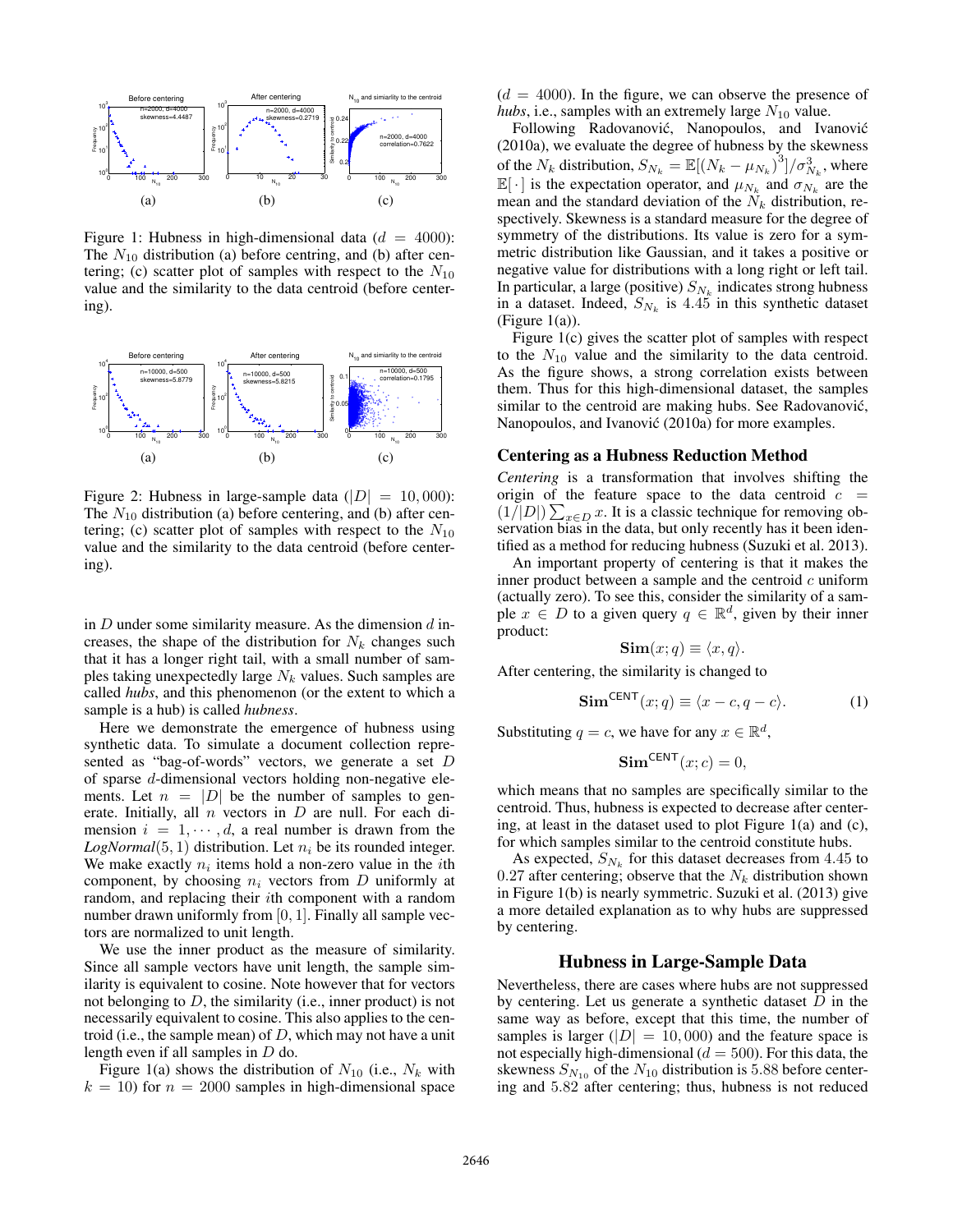

Figure 3: Contour plots for the skewness of the  $N_{10}$  distribution (a) before and (b) after centering, with variations in the sample size and dimensions (the + mark corresponds to a dataset). A warmer color represents the existence of hubness.

much. Indeed, as shown in Figure 2(a) and (b), the shape of the  $N_{10}$  distribution is nearly identical before and after centering. Moreover, the scatter plot in Figure 2(c) shows that the requisite condition for the success of the centering method—samples with a larger  $N_k$  value (i.e. hubs) have a higher similarity to the data centroid—is unmet in this dataset.

We further generate a range of datasets by changing the number of samples  $|D|$  between 100 and 10,000 and dimension d between 100 and 4000. For each dataset, the skewness of the  $N_{10}$  distribution is calculated, both before and after the data is centered. For each combination of  $|D|$  and d, we generate ten datasets and take the average skewness.

Figure 3 shows the contour plot for the skewness of the resulting  $N_{10}$  distribution; panel (a) plots the skewness before centering, and panel (b) the one after centering. In panel (a), hubness occurs in the upper-left and lower-right regions. By comparing the two panels, we see that the hubness in the upper-left region disappears after centering, whereas the one in the lower-right region persists to almost the same degree as it did before centering.

To investigate why centering fails to reduce hubness in the lower-right region, we introduce two quantities defined for each sample: *local affinity* and *global affinity*. We use these quantities to describe how a sample is populated in a dataset.

**LocalAffinity** $(x)$  is defined for a sample  $x \in D$  as the average similarity between  $x$  and the samples belonging to the  $\kappa NN$  of x, calculated by

$$
\text{LocalAffinity}(x) \equiv \frac{1}{\kappa} \sum_{x' \in \kappa NN(x)} \langle x, x' \rangle = \langle x, c_{\kappa}(x) \rangle,
$$
\n(2)

where κ, called *local segment size*, is a parameter determin-



Figure 4: Contour plots for (a) the skewness of the  $N_{10}$  distribution after localized centering, and (b) the global-to-local affinity ratio, for the same datasets used in Figure 3.

ing the size of the local neighborhood, $<sup>1</sup>$  and</sup>

$$
c_{\kappa}(x) = \frac{1}{\kappa} \sum_{x' \in \kappa \text{NN}(x)} x'
$$

is the *local centroid* for x.

GlobalAffinity $(x)$  is defined as the average similarity between  $x$  and all samples in  $D$ .

**GlobalAffinity**
$$
(x) \equiv \frac{1}{|D|} \sum_{x' \in D} \langle x, x' \rangle = \langle x, c \rangle,
$$
 (3)

where  $c = (1/|D|) \sum_{x' \in D} x'$  is the data centroid. As shown in the last equality, global affinity for  $x$  is simply the inner product similarity between  $x$  and  $c$ .

If  $D$  is a set of vectors with non-negative components, then LocalAffinity(x)  $\geq$  GlobalAffinity(x)  $\geq$  0 for all  $x \in D$ . In text classification, a sample text is normally represented as a (tf-idf weighted) word-count vector, and the above inequality holds. Further note that if  $\kappa = |D|$ ,  $LocalAffinity(x) = GlobalAffinity(x)$ .

We now consider the *global-to-local affinity ratio*, i.e.,  $\textbf{GlobalAffinity}(x)/\textbf{LocalAffinity}(x)$ . For a dataset of non-negative vectors, this ratio falls within  $[0, 1]$ . It can be used as a measure of how a sample  $x$  is not "localized" in D; if the ratio is close to zero for some  $\kappa \ll |D|$ , the sample  $x$  has a local set of samples to which  $x$  has especially high similarity. If, to the contrary, the ratio is near one regardless of  $\kappa$ , x does not possess this special set of similar samples.

Let us calculate the global-to-local affinity ratio for the datasets used to draw Figure 3. Because this ratio is defined for individual samples, we take the average over all samples in a dataset. Figure 4(b) displays a contour plot in terms of the average ratio, calculated over datasets of varying sample sizes and dimensions. Here, the local segment size is fixed at  $\kappa = 20$ . Comparing this plot to the one in Figure 3(b), we see that the lower-right region, where the skewness remains

<sup>&</sup>lt;sup>1</sup>The parameter  $\kappa$  in **LocalAffinity** can be different from the parameter  $k$  of the  $kNN$  classification performed subsequently. Indeed, in later experiments, we will tune  $\kappa$  so as to maximize the correlation with the  $N_{10}$  skewness, independently from the  $kNN$ classification.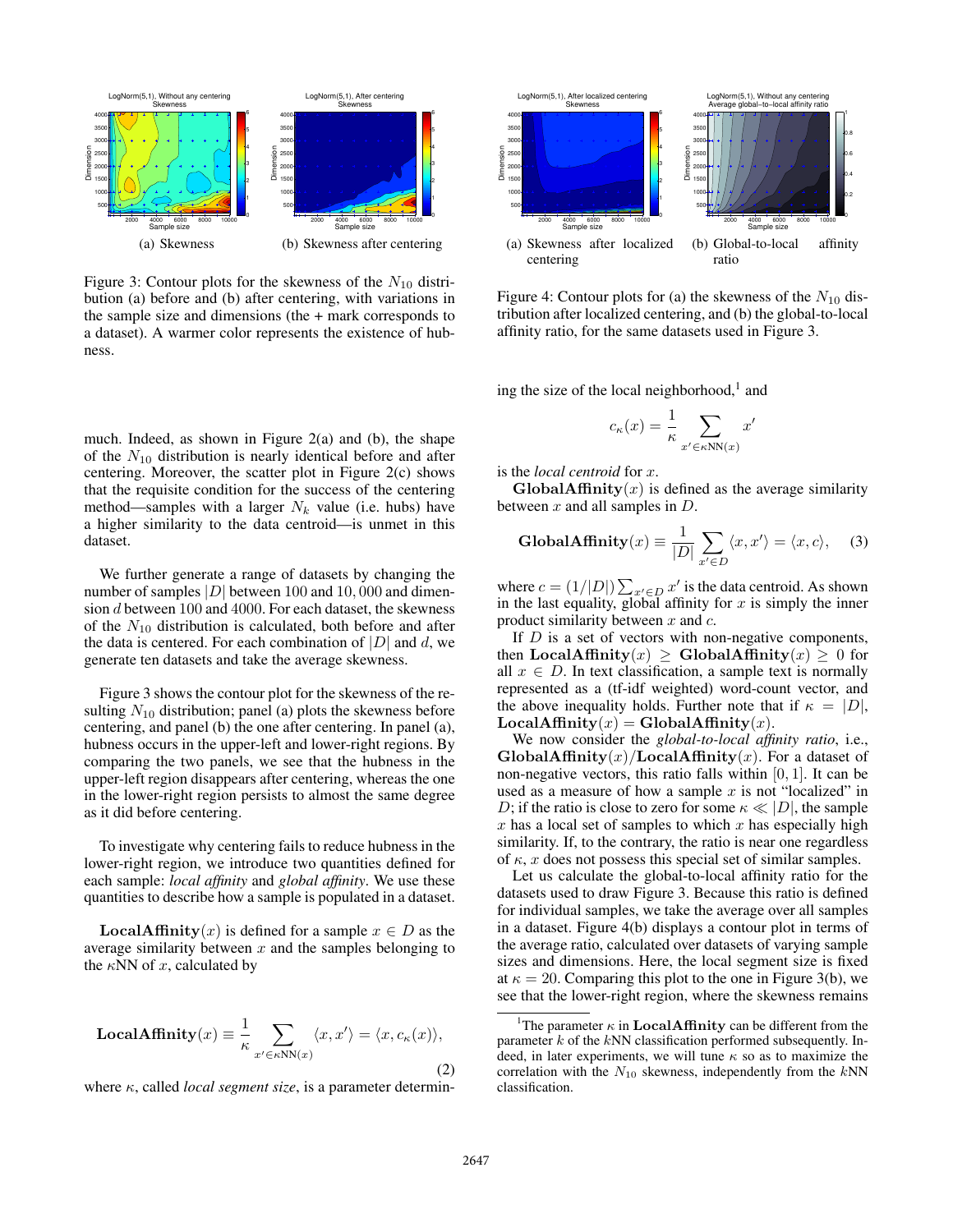

Figure 5: (a) Correlation between  $N_{10}$  and local affinity (before localized centering) and (b) the  $N_{10}$  distribution after localized centering applied to the same large-sample dataset used to draw Figure 2.



Figure 6: Correlation between  $N_{10}$  and local affinity for the same high-dimensional dataset used to draw Figure 1.

high after centering, corresponds to the region in Figure 4(b) where the global-to-local affinity ratio is small. This indicates that samples are "localized" in a dataset in this region, which in turn suggests that the local affinity is more relevant for reducing hubness than the global affinity in such a dataset.

Indeed, for the large-sample dataset  $(|D| = 10,000)$  of Figure 2, a strong correlation is observed between the  $N_{10}$ value and the local affinity (i.e., the similarity to the local centroid), as shown in Figure 5(a). Recall that by contrast, correlation is weak between the  $N_{10}$  value and the global affinity (i.e., the similarity to the data centroid), as seen in Figure 2(c).

Furthermore, as shown in Figure 6, the  $N_{10}$  value correlates well with the local affinity even for the highdimensional data ( $d = 4000$ ) of Figure 1. These results indicate that the local affinity can be a general indicator of hubness, not just in large-sample data, but also in highdimensional data.

### Proposed Method: Localized Centering

Inspired by the above observation that the local affinity is a good indicator of hubness, we propose a new method of hubness reduction based on the local affinity, which is effective for both high-dimensional space, and large-sample data.

To this end, we draw analogy from Equation (1), the similarity of a sample  $x \in D$  to a query  $q \in \mathbb{R}^d$  after centering.

When nearest neighbors of a fixed query  $q$  is concerned,  $q$  is a constant as well as c. Thus from Equation (1),

$$
\text{Sim}^{\text{CENT}}(x; q) \equiv \langle x - c, q - c \rangle
$$
  
=  $\langle x, q \rangle - \langle x, c \rangle + \text{constant.}$  (4)

In other words, the global affinity  $\langle x, c \rangle$  is subtracted from the original similarity score  $\langle x, q \rangle$ . In the same vein, the new method, which we call *localized centering*, subtracts the local affinity of x from the original similarity to q, as follows:<sup>2</sup>

$$
\mathbf{Sim}^{\mathsf{LCENT}}(x; q) \equiv \langle x, q \rangle - \langle x, c_{\kappa}(x) \rangle. \tag{5}
$$

Equation (5) contains the parameter  $\kappa$  to determine the size of the local neighborhood. We systematically select  $\kappa$ depending on the dataset, so that the correlation between  $N_k(x)$  and the local affinity  $\langle x, c_{\kappa}(x)\rangle$  is maximized. Note that if  $\kappa = |D|$ , the proposed method reduces to the standard centering.

After the transformation with Equation (5), for any sample  $x \in D$ , the similarity to its local centroid  $c_{\kappa}(x)$  is constant, since substituting  $q = c_{\kappa}(x)$  in Equation (5) yields

$$
\mathbf{Sim}^{\mathsf{LCENT}}(x; c_{\kappa}(x)) = 0.
$$

In other words, no samples have specifically high similarity to their local centroids after the transformation. Taking into account the observation that the samples with high similarity to their local centroids become hubs, we expect this transformation to reduce hubness. This expectation is borne out for the dataset illustrated in Figure 5(b), where hubs disappear after localized centering.

Localized centering also reduces hubness in other datasets of varying sample sizes and dimensions. In Figure 4(a), we display the contour plot for the skewness of the  $N_{10}$  distribution after localized centering. From the figure, we can see that localized centering reduces both type of hubness: the one occurs in large-sample data (corresponding to the lower-right region of the contour plot), and the one occurs in high-dimensional data (the upper-left region).

Even for high-dimensional data, the localized centering (Equation (5)) is as effective as the standard centering (Equation (4)). The explanation is that in such a dataset, the global-to-local affinity ratio is close to one as indicated in the upper-left (pale-colored) region of Figure 4(b). This implies  $\langle x, c_{\kappa}(x)\rangle \approx \langle x, c\rangle$  for most samples x in datasets of this region, and hence Equation (5) becomes nearly identical to Equation (4).

We can further extend Equation (5). The second term on the right side of the formula can be interpreted as a penalty term used to render the similarity score smaller depending on how likely  $x$  is to become a hub. Now, in order to control the degree of penalty, we introduce a parameter  $\gamma$ , to some extent heuristically, such that

$$
\mathbf{Sim}_{\gamma}^{\mathsf{LCENT}}(x; q) \equiv \langle x, q \rangle - \langle x, c_{\kappa}(x) \rangle^{\gamma}.
$$
 (6)

Parameter  $\gamma$  can be tuned so as to maximally reduce the skewness of the  $N_k$  distribution.

 $2$ Unlike the standard centering method, transformation by localized centering can no longer be interpreted as shifting the origin to somewhere in the vector space. Moreover,  $\text{Sim}^{\text{LCENT}}$  is not a symmetric function; i.e.,  $\textbf{Sim}^{\text{LCENT}}(x; y) = \textbf{Sim}^{\text{LCENT}}(y; x)$  does not generally hold.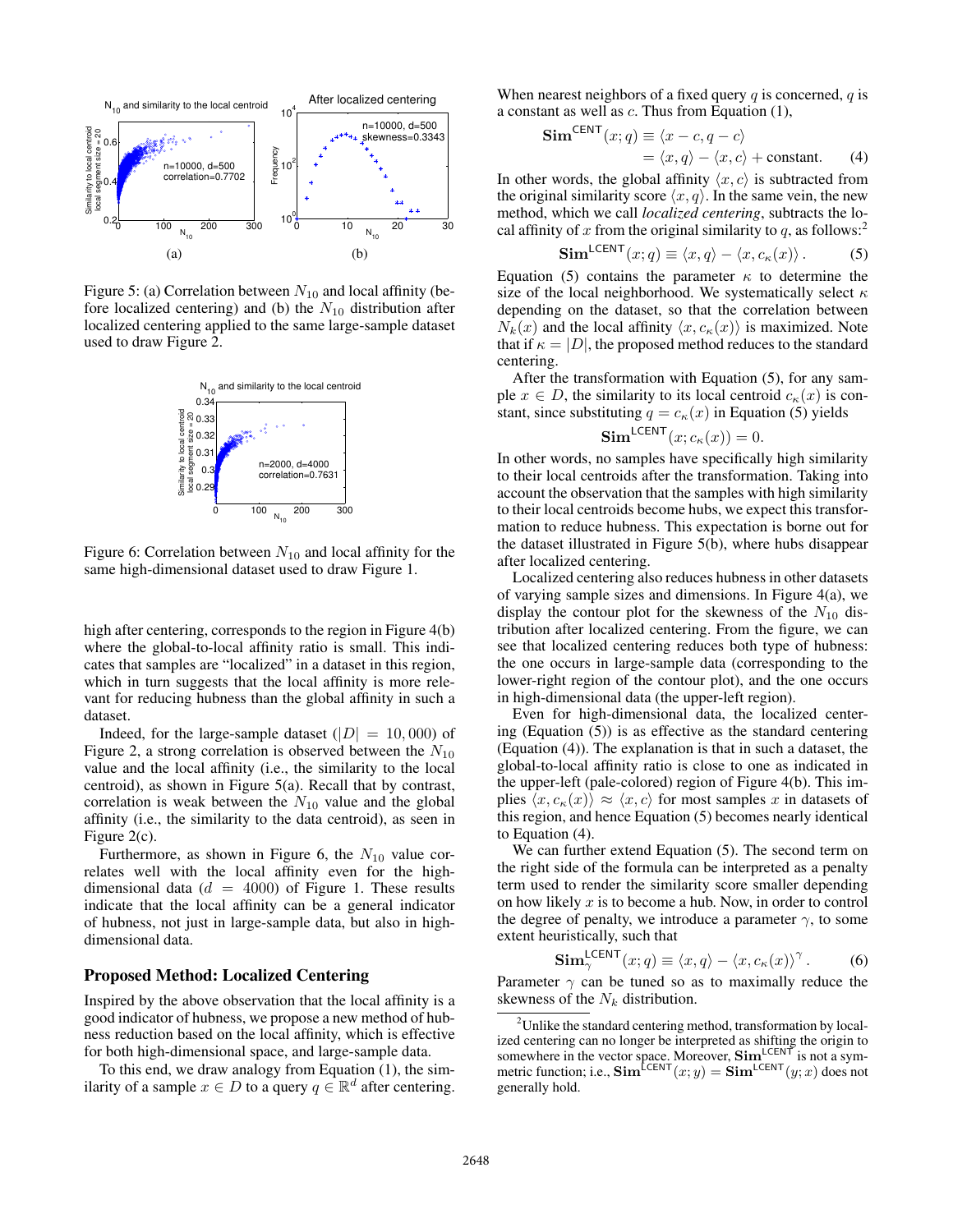

Figure 7: Relation between the sample size and the skewness of the  $N_{10}$  distribution: baseline cosine similarity without any centering (green), with centering (blue), and with localized centering (red). The average global-to-local affinity ratio (light blue) is also plotted.

## Experiments Using Real-world Data

We applied localized centering to real-world datasets for multiclass document classification, in order to evaluate its effect in reducing hubness and to determine whether it improves the classification accuracy. The datasets are: WebKB, Reuters-52, and 20Newsgroups, all preprocessed and distributed by Cardoso-Cachopo (2007), and TDT2-30 distributed by Cai, He, and Han (2005). We represented each document as a tf-idf weighted "bag-of-word" vector normalized to unit length. Throughout the experiment, inner product is used as the measure of similarity. Therefore the baseline similarity measure is equivalent to cosine, since we use normalized vectors.

### Hubness Reduction

In the first experiment, we examined whether localized centering reduces hubness in real large-sample datasets, as it did with the synthetic datasets in the previous sections. We randomly selected a subset of samples from an entire dataset, increasing the size of the subset from 100 to 4000. For each subset size, we repeated the random selection of a subset ten times, and computed the average skewness of the  $N_{10}$ distribution with each repetition. We compared the average skewness values before and after centering, and the one after localized centering.

The results are shown in Figure 7. Throughout the four datasets that were examined, we observe the same trend. As the sample size is increased, the  $N_{10}$  skewness for the original similarity also increases; i.e., hubness is enlarged. With centering, the skewness also increases with the sample size,

even though the amount of increase is slightly smaller than the original similarity measure. By contrast, with localized centering the skewness remains at approximately the same value, regardless of the sample size. Standard centering is effective when the number of samples is small (i.e., fewer than approximately 500), but not for datasets with more samples. Localized centering on the other hand keeps hubness at a low level even for large datasets.

Moreover, we calculated the average global-to-local affinity ratio for each dataset using Equations (2) and (3), and overprinted the plot in Figure 7. Here, we clearly observe the same tendency as previously observed with the synthetic datasets: When the global-to-local affinity ratio is small, localized centering suppresses hubness, whereas standard centering fails to do so.

#### kNN Classification Accuracy

We examined whether reduction of hubness by localized centering leads to an improved kNN classification accuracy. The task is to classify a document into one of the predefined categories. To simulate a situation in which the number of training samples is large, we ignored the predefined training-test splits provided with the datasets. Instead, the performance was evaluated by the accuracy of the leave-oneout cross validation over all samples. We predicted the label for a test sample (document) with  $kNN$  classification, using the remaining documents as training samples, and calculated the rate of correct predictions.

Besides the baseline inner product (cosine) similarity (COS), we tried five similarity measures transformed from the baseline similarity: the standard centering (CENT), localized centering  $(LCENT)^3$ , commute-time kernel (CT), mutual proximity (MP), and local scaling (LS). The commute-time kernel was originally presented in Saerens et al. (2004) to define the similarity between graph nodes based on graph Laplacian, and was later shown effective in reducing hubness (Suzuki et al. 2012).

*Mutual proximity*<sup>4</sup> (Schnitzer et al. 2012) and *local scaling* (Zelnik-Manor and Perona 2005) are hub reduction methods for distance metrics, which attempt to symmetrize the nearest-neighbor relations by rescaling the distance between samples. Since the value calculated as one minus the cosine (i.e., the baseline similarity) can be considered a distance, MP and LS are applicable to the task here.

The results are shown in Table 1. Methods based on local transformations (i.e., LCENT and LS) achieved the best overall performance in terms of accuracy. The standard centering (CENT) results in improved accuracy and skewness within a small margin of the baseline similarity. In contrast, the localized centering (LCENT) reduces skewness (i.e., reduces hubness) and increases accuracy considerably.

<sup>&</sup>lt;sup>3</sup>As mentioned previously, the parameters  $\kappa$  and  $\gamma$  in Equation (6) were selected with respect to the  $N_{10}$  skewness, without using the label for the data.

<sup>&</sup>lt;sup>4</sup>We used a MATLAB script norm\_mp\_empiric.m distributed at http://ofai.at/∼dominik.schnitzer/mp.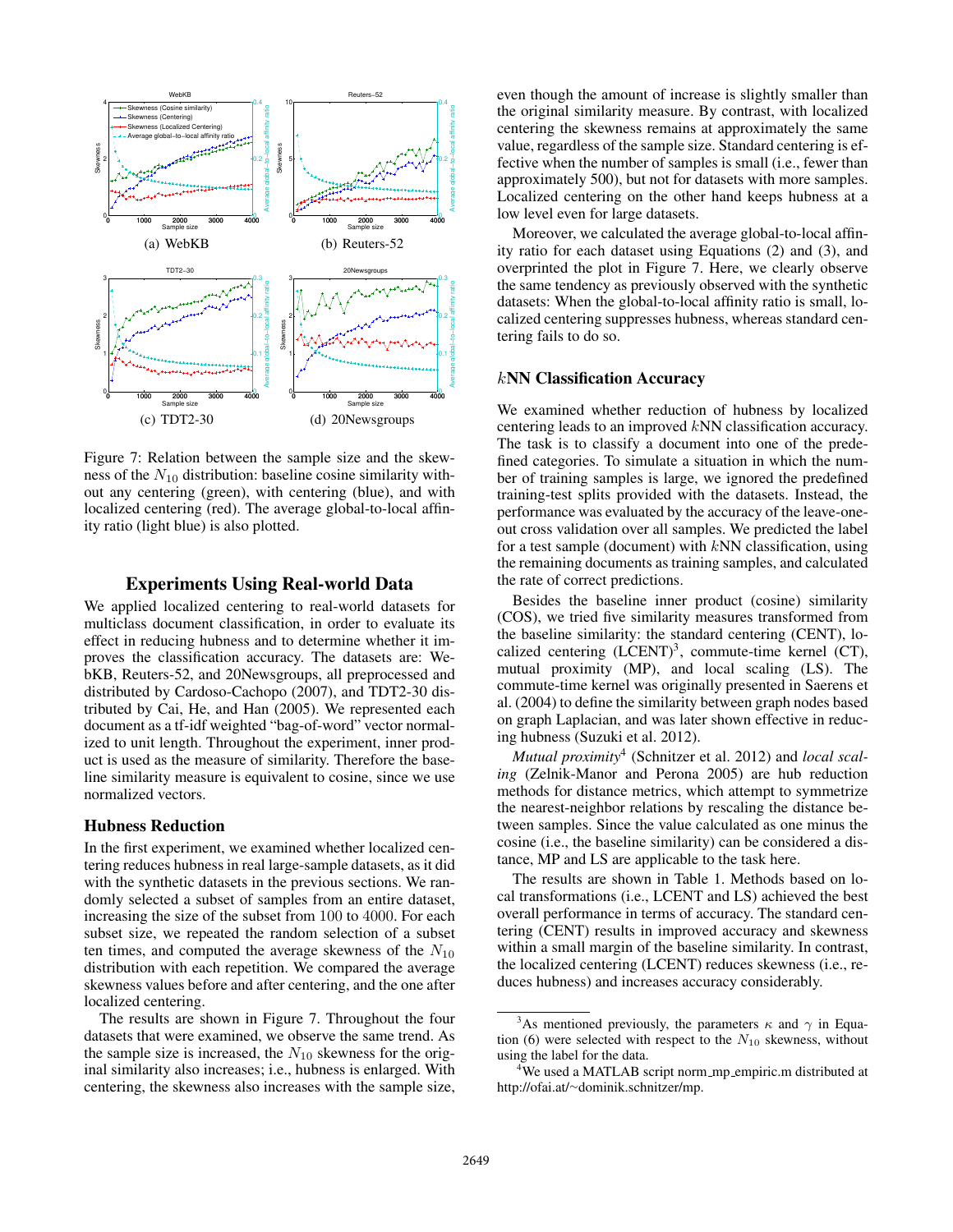(a) WebKB (4168 samples, 7770 features, 4 classes)

|    |            |             | Accuracy     |       | <b>Skewness</b> |       |            |             |              |      |      |      |
|----|------------|-------------|--------------|-------|-----------------|-------|------------|-------------|--------------|------|------|------|
| k. | <b>COS</b> | <b>CENT</b> | <b>LCENT</b> | CT    | MP              | LS    | <b>COS</b> | <b>CENT</b> | <b>LCENT</b> |      | MP   | LS   |
| 10 | 0.753      | 0.756       | 0.761        | 0.743 | 0.761           | 0.764 | 2.64       | 2.85        | 1.13         | 3.52 | 0.74 | 1.15 |
| 20 | 0.769      | 0.766       | 0.774        | 0.757 | 0.771           | 0.777 | 2.01       | 2.12        | 0.87         | 2.51 | 0.69 | 0.65 |
| 30 | 0.770      | 0.776       | 0.780        | 0.764 | 0.780           | 0.786 | 1.74       | 1.70        | 0.73         | 2.06 | 0.65 | 0.47 |
| 40 | 0.777      | 0.778       | 0.781        | 0.772 | 0.778           | 0.785 | .63        | 1.42        | 0.66         | 1.78 | 0.52 | 0.34 |
| 50 | 0.776      | 0.780       | 0.785        | 0.781 | 0.783           | 0.790 | 1.57       | 1.25        | 0.63         | 1.60 | 0.39 | 0.22 |

(b) Reuters-52 (9100 samples, 19, 241 features, 52 classes)

|                  | Accuracy   |             |       |           |       |       |            | <b>Skewness</b> |              |      |      |      |  |  |
|------------------|------------|-------------|-------|-----------|-------|-------|------------|-----------------|--------------|------|------|------|--|--|
| $\boldsymbol{k}$ | <b>COS</b> | <b>CENT</b> | LCENT | <b>CT</b> | MP    | LS    | <b>COS</b> | <b>CENT</b>     | <b>LCENT</b> | CT   | MΡ   | LS   |  |  |
| 10               | 0.872      | 0.885       | 0.901 | 0.858     | 0.898 | 0.895 | 14.82      | 11.04           | 1.76         | 6.93 | 0.82 | 2.36 |  |  |
| 20               | 0.876      | 0.894       | 0.913 | 0.885     | 0.908 | 0.904 | 7.92       | 6.42            | 1.58         | 4.92 | 0.77 | 1.76 |  |  |
| 30               | 0.875      | 0.896       | 0.913 | 0.889     | 0.909 | 0.904 | 5.74       | 4.64            | 1.61         | 4.04 | 0.78 | 1.37 |  |  |
| 40               | 0.869      | 0.896       | 0.913 | 0.889     | 0.903 | 0.901 | 4.68       | 3.77            | 1.63         | 3.55 | 0.81 | 1.08 |  |  |
| 50               | 0.866      | 0.894       | 0.910 | 0.892     | 0.900 | 0.897 | 4.02       | 3.27            | 1.63         | 3.22 | 0.80 | 0.90 |  |  |

(c) TDT2-30 (9394 samples, 36, 093 features, 30 classes)

|    |       |             | Accuracy     |       |       |       | <b>Skewness</b> |             |              |      |      |      |  |  |
|----|-------|-------------|--------------|-------|-------|-------|-----------------|-------------|--------------|------|------|------|--|--|
|    | COS   | <b>CENT</b> | <b>LCENT</b> | СT    | MP    | LS    | COS             | <b>CENT</b> | <b>LCENT</b> |      | MP   | LS   |  |  |
| 10 | 0.964 | 0.963       | 0.964        | 0.953 | 0.962 | 0.961 | 3.63            | 3.18        | 0.91         | 4.20 | 0.47 | 0.80 |  |  |
| 20 | 0.965 | 0.963       | 0.964        | 0.955 | 0.962 | 0.962 | 3.13            | 2.81        | 0.81         | 3.09 | 0.38 | 0.77 |  |  |
| 30 | 0.966 | 0.964       | 0.966        | 0.958 | 0.963 | 0.963 | 2.72            | 2.42        | 0.45         | 2.62 | 0.31 | 0.71 |  |  |
| 40 | 0.965 | 0.963       | 0.966        | 0.959 | 0.963 | 0.963 | 2.50            | 2.16        | 0.45         | 2.34 | 0.25 | 0.64 |  |  |
| 50 | 0.965 | 0.963       | 0.967        | 0.960 | 0.963 | 0.965 | 2.36            | 1.98        | 0.46         | 2.15 | 0.22 | 0.61 |  |  |

| (d) 20Newsgroups $(18, 820 \text{ samples}, 70, 216 \text{ features}, 20 \text{ classes})$ |          |             |              |       |       |       |      |                 |              |      |      |       |  |  |
|--------------------------------------------------------------------------------------------|----------|-------------|--------------|-------|-------|-------|------|-----------------|--------------|------|------|-------|--|--|
|                                                                                            | Accuracy |             |              |       |       |       |      | <b>Skewness</b> |              |      |      |       |  |  |
| $\boldsymbol{k}$                                                                           | COS      | <b>CENT</b> | <b>LCENT</b> | CT    | MP    | LS    | COS  | <b>CENT</b>     | <b>LCENT</b> | CT   | MP   | LS    |  |  |
| 10                                                                                         | 0.859    | 0.860       | 0.877        | 0.838 | 0.865 | 0.874 | 3.25 | 2.99            | 0.81         | 5.53 | 0.49 | 0.77  |  |  |
| 20                                                                                         | 0.845    | 0.845       | 0.861        | 0.841 | 0.852 | 0.862 | 3.14 | 2.69            | 0.89         | 4.09 | 0.49 | 12.90 |  |  |
| 30                                                                                         | 0.834    | 0.836       | 0.849        | 0.837 | 0.846 | 0.855 | 3.06 | 2.47            | 1.05         | 3.42 | 0.43 | 6.71  |  |  |
| 40                                                                                         | 0.831    | 0.832       | 0.841        | 0.833 | 0.840 | 0.849 | 3.04 | 2.37            | 1.27         | 2.97 | 0.39 | 4.54  |  |  |
| 50                                                                                         | 0.825    | 0.827       | 0.835        | 0.833 | 0.835 | 0.844 | 3.01 | 2.27            | 1.36         | 2.67 | 0.36 | 3.06  |  |  |

Table 1: Accuracy (higher the better) of document classification via kNN, and skewness (smaller the better) for the  $N_k$  distribution calculated using five similarity or distance measures for different k. COS: cosine similarity, CENT: centering, LCENT: localized centering, CT: commute-time kernel, MP: mutual proximity, LS: local scaling. The bold letter indiates best accuracy.

## Discussion and Related Work

Radovanović, Nanopoulos, and Ivanović (2010b) remarked that hubs tend to be more similar to their respective cluster centers. However, to find clusters we have to choose the right clustering algorithms and parameters (such as the number of clusters for the  $K$ -means clustering). The localized centering instead employs the local centroids of individual samples to detect hubs. Local centroids are straightforward to compute, and the parameter  $\kappa$  can be systematically tuned with respect to the  $N_k$  skewness.

The existence of hubness in a dataset depends on two factors: (1) high intrinsic dimensionality, and (2) spatial centrality, in the sense that a "central" point exists in the data space with respect to the given distance (or similarity) measure (Radovanović, Nanopoulos, and Ivanović 2010a). If at least one of the two factors is absent, hubness will not emerge. Localized centering can be understood as an approach that eliminates the second factor.

A key observation behind localized centering is the connection between the hubness occurring in a large-sample dataset and the low global-to-local affinity ratio; i.e., we pointed out that samples are "localized" and not uniformly populated in the dataset. On the other hand, Low et al. (2013) argued that the hubness phenomenon is directly related to the existence of density gradients, rather than high dimensionality, and hence the phenomenon can be made to occur in low-dimensional data. Although our argument is based on similarity measures, whereas Low et al. (2013) assume distance, the two arguments seem consistent, as the nonuniformity of a sample population in a dataset can be a source of a density gradient, and therefore a cause of hubness.

Localized centering and local scaling (Zelnik-Manor and Perona 2005) have similar formulations, in that both penalize the original similarity/distance on the basis of the information on the neighborhood of individual samples. Moreover, localized centering subtracts the local affinity from the original similarity score, whereas local scaling divides the original distance by the *local scale*, which is the distance to the kth nearest neighbor. It is intriguing that these formulations are derived with different objectives in mind: Local